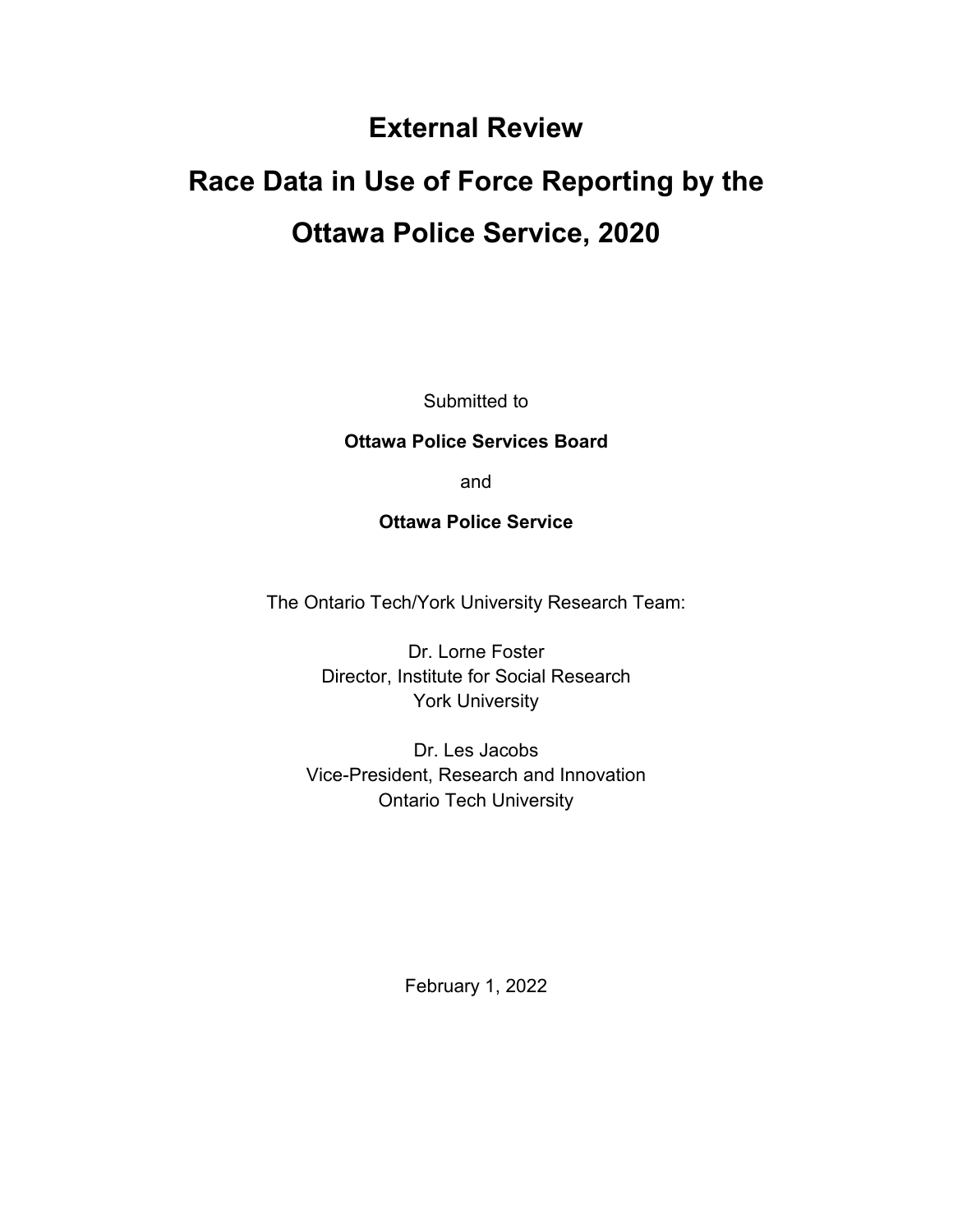#### **Brief Biographies of Authors**

**Dr. Lorne Foster** is a Full Professor and the Director, Institute for Social Research (ISR) at York University, which is a leading university-based survey research centre in Canada. He holds the York Research Chair in Human Rights and Black Canadian Studies (Tier 1). He also created the Diversity & Human Rights Certificate (DHRC), established in association with the Human Resources Professional Association (HRPA). This initiative is the first academic-industry partnership sponsored by a regulatory organization. His work on public policy formation and scholarship on the human rights approach to inclusive organizational change ranks among the best in its field and has consistently helped to open doors to new scholarly explorations through a synergistic laboratory of academic-and-industry collaborations.

**Dr. Les Jacobs** is a Full Professor and the Vice-President, Research and Innovation, at Ontario Tech University. Previously, he held at York University the York Research Chair in Human Rights and Access to Justice (Tier 1) leading the new Access to Justice Data Science Lab, while serving as Director of the Institute for Social Research. He completed his PhD at Oxford University. He joined Ontario Tech University and York University after having held full-time teaching positions at the University of British Columbia and Magdalen College, Oxford University. He was appointed a Fellow of the Royal Society of Canada (FRSC) in 2017 for his internationally recognized data science contributions to equality of opportunity, human rights, and access to justice research.

For over a decade, Drs. Foster and Jacobs have worked in partnership with police services and public sector agencies across the province in areas of data collection and human rights, focusing in particular on human rights projects engaging racialized communities. They work together with the Ottawa Police Service (OPS) on the two largest Race Data Traffic Stop Projects in Canadian policing history. They collaborated with the Windsor Police Service (WPS) to conduct a program evaluation, using a human rights lens, examining all of their operational policies and regulations. They served as expert consultants for the Ontario Government and the Anti-Racism Directorate (ARD) on the formation of the *Anti-Racism Act, 2017,* and the development of the first Anti-Racism Data Standards (Standards) for collection, use and management of race data. They served as expert consultants for the Honourable Justice Michael Tulloch on both the Independent Oversight Review and the assessment of the police civilian oversight bodies – the Special Investigations Unit (SIU), the Office of Independent Police Review Director (OIPRD) and the Ontario Civilian Police Commission (OCPC), and the Independent Street Check [Carding] Review. They collaborated with the Ontario Government and the Cabinet Office (CO) on a whole-of-government review of the Workplace Discrimination and Harassment Policy (WDHP) and Respectful Workplace Practice (RWP). They continue collaborations with various police services – including Waterloo Regional Police Service (WRSP), Ottawa Police Service (OPS), Peel Regional Police (PRP) and York Regional Police (YRP) – to help develop race data collection strategies for all their interactions with the public. Their major academic publications include *Racial Profiling and Human Rights in Canada: The New Legal Landscape* (Irwin Law Books, 2018).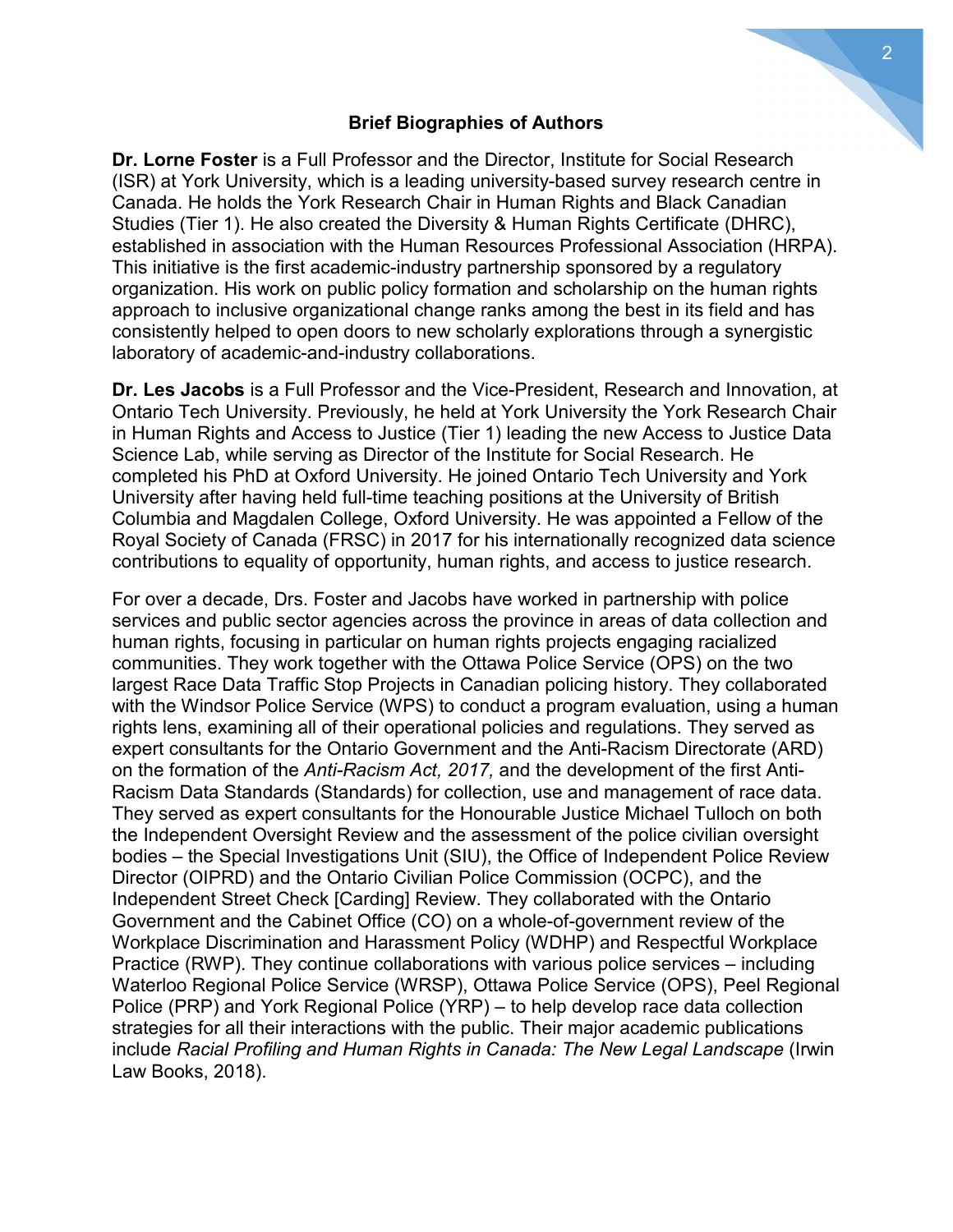# **PART 1**

## **Introduction**

Public concerns about police use of force and racial profiling in Ontario are rooted in the experiences of racialized communities. $^{\rm 1}$  $^{\rm 1}$  $^{\rm 1}$  Despite modern professionalization $^{\rm 2}$  $^{\rm 2}$  $^{\rm 2}$  and numerous changes over time, including a decreases in the crime rate and criminal justice reforms, relations with policing for these racialized communities remain characterized by distrust and lack of confidence.[3](#page-12-2)

The magnitude of this issue is reflected in the growing frequency of newspaper, television, and social media accounts of confrontations in multiple jurisdictions, graphically depicting the visible tensions between the police and racialized communities. In particular, the 2020 deaths Breonna Taylor and George Floyd in the United States, as well as of Regis Korchinski-Paquet and D'Andre Campbell in Canada, brought attention to transnational patterns consistent with racially biased policing. These events triggered a global outcry for a racial reckoning<sup>[4](#page-13-0)</sup> and launched a protracted debate around issues of police funding, training, hiring and monitoring.<sup>[5](#page-13-1)</sup> In light of this growing legitimacy crisis, race-based data collection and an anti-racism approach have been strongly embraced by the Ontario Government, with urgent calls to public institutions including the police to collect data on the delivery of police services.

In 2017, the Province of Ontario enacted the *Anti-Racism Act* (ARA)[6](#page-13-2) informed by broad community and stakeholder feedback through 10 community consultations across the province. The ARA calls for the Province to address systemic racism and promote racial equity through a variety of means, including naming and addressing racism in all forms. A regulation under the ARA was passed in 2018 to require Public Service Organizations (PSOs) especially in the Education, Child Welfare and Justice sectors to collect racebased data to measure, monitor, address and eliminate systemic racism. Ontario's *Data Standards for the Identification and Monitoring of Systemic Racism* were passed by Order in Council in April 2018 and provide Police Services with specific direction regarding the collection of race-based data. The purpose for collecting the disaggregated race data under this Act is to eliminate systemic racism and advance racial equity.[7](#page-13-3)

When we employ race-based data collection we are not measuring race, we are measuring racism. Systemic racism involving the police is ultimately a systems failure by the police service. Fully disaggregating race data helps to expose hidden trends and flawed practices, enables the identification of vulnerable populations, helps establish the scope of the problem, and provides for evidence-based decision-making that can close the gaps in systems, improve outcomes, and contribute to a more socially equitable future.

Effective from January 1, 2020, police services in Ontario are required to collect data on the race of people who are subjects of a use of force when interacting with the police. A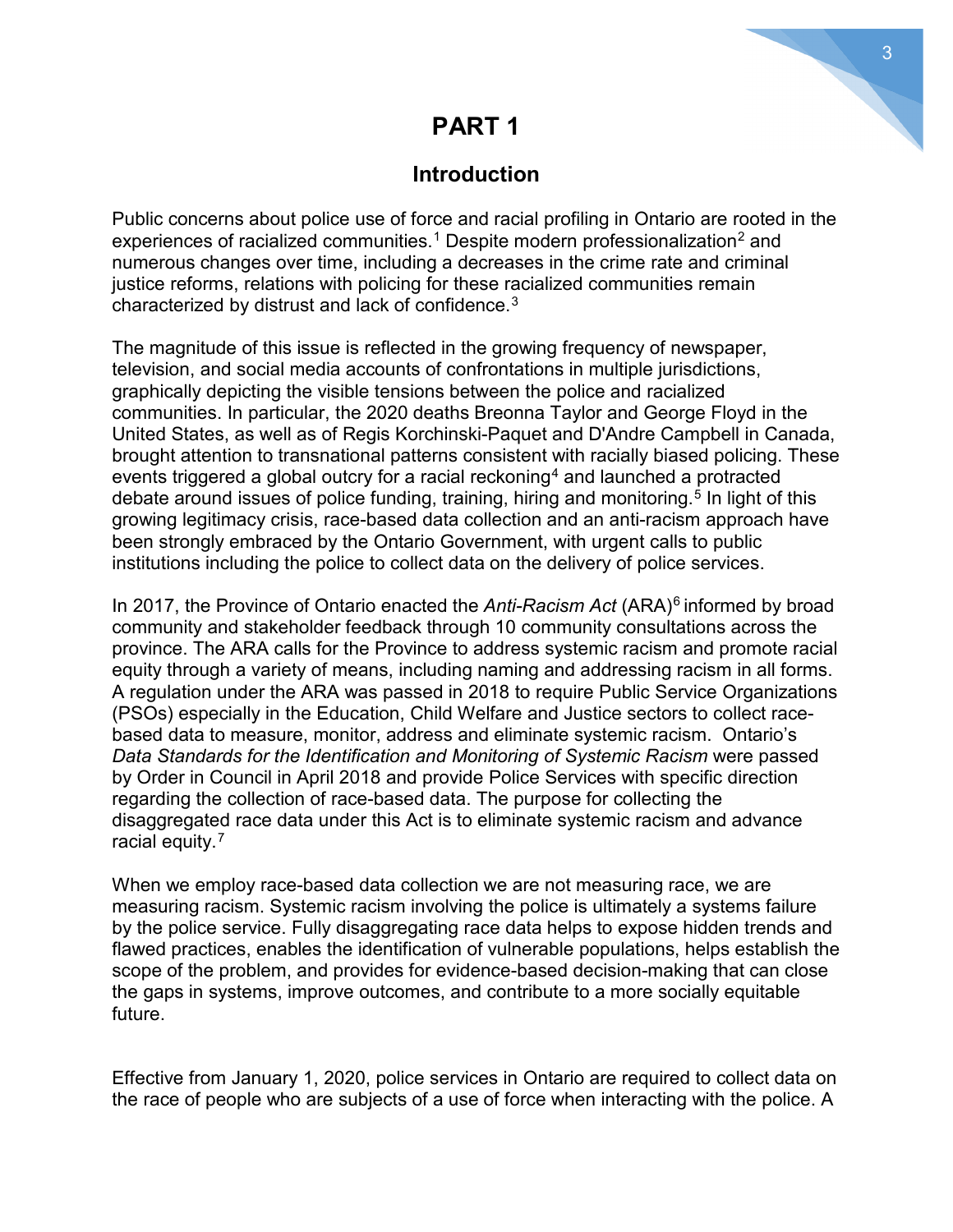Use of Force (UFR) Report must be completed for every UFR incident. This reports require police officers to state their perception of the subject's race as well as provide other information about the incident. The names of the subjects of a UFR incident are not included in the reports. Examples of when a report is required include use of a firearm or taser.<sup>[8](#page-13-4)</sup> The reports are reviewed by designated staff within the police service, and their Chief of Police, or designate, is required to submit the completed report to the Ministry of the Solicitor General. $9$  The new requirement to collect race data for UFR incidents serves the purpose of identifying, monitoring, and addressing potential racial bias or profiling by police, while maintaining the privacy and protection of any individuals included.[10](#page-13-6)

## **Ottawa Police Service (OPS) Equity Roadmap**

In a presentation to the Standing Committee on Public Safety & National Security, Ottawa Police Chief Peter Sloly acknowledged, "[S]ystemic racism is a well-established concept rooted in our colonial past, embedded in our legislation, enabled in our institutional practices and sustained in our organizational culture."[11](#page-13-7)

Systemic discrimination, and anti-Black and anti-Indigenous racism, lie at the core of many of our broader public sector institutions, and is perhaps most visible in our police and criminal justice systems. Years of reports, studies and case law have made clear that the time is over for debating whether this bias exists in policing.<sup>[12](#page-13-8)</sup> Systemic racism occurs when organizations implement procedures, regulations and/or practices that, whether deliberately or as an unintended consequence, negatively impact racialized persons.

OPS Chief Sloly further notes: "[T]he existence of systemic racism does not condemn all the individual members of these organizations as racists. That said, all members and the organization must recognize and own the reality of individual biases and systemic issues, then be collectively committed to addressing them on an ongoing basis."<sup>[13](#page-13-9)</sup>

Over the last decade, the Ottawa Police Service has significantly increased its capacity to drive the principles of equity, diversity and inclusion in every aspects of the organization. Prior to the *Anti-Racism Act* (ARA), the OPS pioneered race-based data collection in Ontario with the launch of the Traffic Stop Race Data Collection Project (TSRDCP), the largest race data study in Canadian policing history. The TSRDCP is a bi-annual research initiative that supports the delivery of professional and equitable policing services. The OPS also implemented the Equity, Diversity and Inclusion (EDI) Action Plan for 2020, to build capacity to advance inclusion within the Service and in service delivery to the Ottawa community. The Service implemented the Respect, Values & Inclusion (RVI) Directorate – to ensure full implementation, ongoing evaluation and continuous improvement of EDI strategies. It committed to working with community partners in Ottawa to develop a new Mental Health Response Strategy. In addition, the Service announced major organizational and operational changes to better serve all OPS members and to better work with their community partners – especially with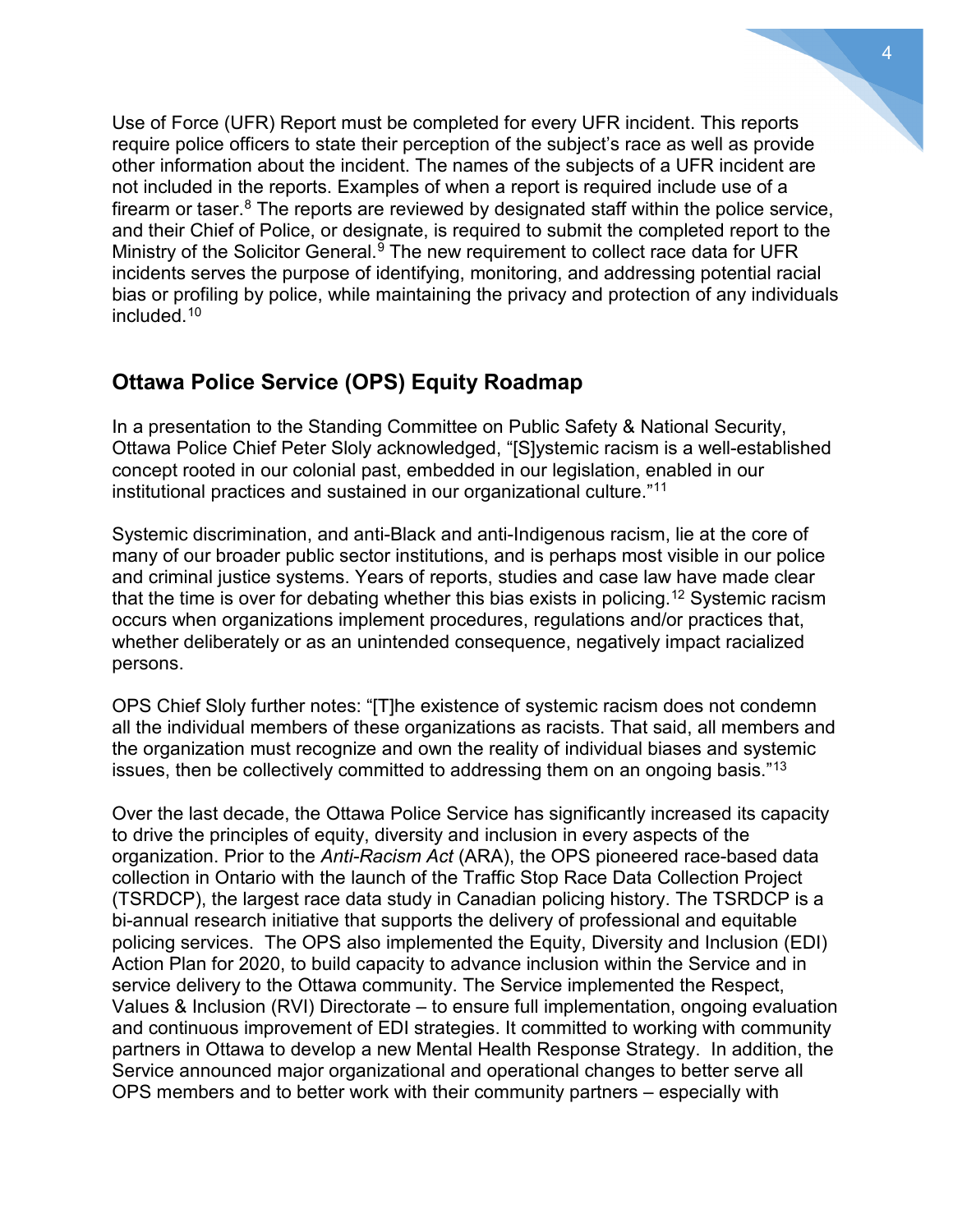members of our most marginalized and racialized communities. This is all part of a continuous effort that the OPS has made, and continues to make, to build a comprehensive approach to police systems management that expands equity and fair policing efforts in a sustainable way.

# **OPS Use of Force Reports**

In a human rights context, a justified police use of force or use of force properly conducted is based on three guiding principles:

- 1. The principle of *necessity* minimum necessary force that is reasonable in the prevailing circumstances.
- 2. The principle of *proportionality* force proportionate to the threat posed by a suspect and/or the harm that a law enforcement official is seeking to avoid
- 3. The principle of *precaution* law enforcement operational planning that minimizes risk to potential lethal force.<sup>[14](#page-13-10)</sup>

When exercising their duties, officers are authorized to use force to ensure the protection of life, preservation of peace, prevention of crimes, maintenance of order, and / or apprehending suspects. When considering use of force options, an officer must ensure community safety and a duty of care for all involved, including their own personal protection.

Regulation 926 s.14.5 of the *Police Services Act* sets out the requirements in relation to Use of Force, including: approved weapons, training, reporting, and technical specifications for available use of force options. Officer intervention is also guided by the Province of Ontario Use of Force Model (2004). In accordance with the Act, officers are required to submit a Use of Force Report when a service member:

- Draws a handgun in the presence another person, unless that other person is a member of the police service;
- Points a firearm at a person;
- Discharges a firearm;
- Uses a weapon on a person;
- Uses a Conducted Energy Weapons (CEW), commonly called a Taser
- Uses physical force on a person that results in an injury.

A single incident may require more than one level of force (i.e. application of force). This is reflected on the UFR Report. For example, an initial response may only require soft physical control (e.g. empty hands). As the incident evolves, the officer may transition to an intermediate weapon (e.g. CEW) to gain control. The incident report will capture both force options employed, and the sequence in which they were used. In a similar vein, a single incident may result in multiple use of force reports being submitted. This would occur in the event multiple officers are required to use force in response to a single incident. When completed, UFR Reports are submitted to the Professional Development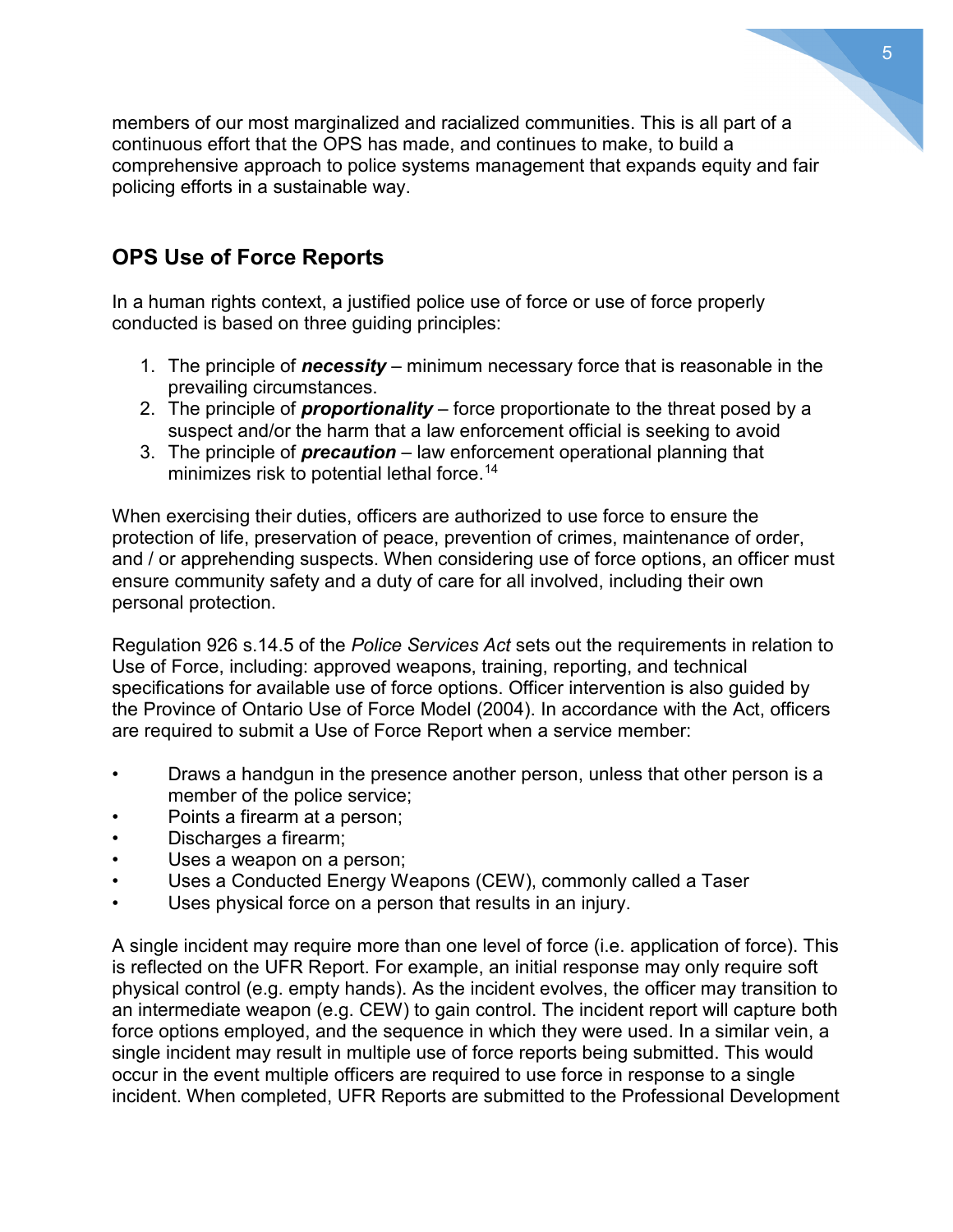Centre Use of Force Analyst. Each report is reviewed for completeness, statistical data is verified, and then Part A of the report is submitted to the Solicitor General.

Historically, incident identifiers are not retained. This includes Part B of the Report and general occurrence number for each incident. In accordance with Ministry direction, these measures were established to protect the privacy of officers involved and to be used for training purposes only. As a result, detailed analysis of incidents has not been possible in the past. With enhancements to the UFR Report form in 2020, the OPS began capturing the general occurrence number associated with each report. The Professional Development Centre aimed to improve data collection with the intention of combing data from dispatch and records management system to develop a greater understanding of these incidents and populations commonly involved.

# **PART 2**

## **Race Data Reporting for Use of Force 2020**

This part of the report focuses specifically using a human rights lens to analyze the disaggregated race data that the new Use of Force Reports for the purpose of eliminating systemic racism and advancing racial equity in the Ottawa Police Service.

## **Key Issues for the Race Data Reporting**

The reporting on race data in the *Use of Force 2020* records 348 incidents of Use of Force by the Ottawa Police Service involving 427 subjects for the period from January 1, 2020 to December 31, 2020. It is important to note that subjects include not only those directly involved in the application of force, but all subjects involved in the incident. The analysis addresses four key issues:

USE OF FORCE INCIDENCES - Are there disproportionately high incidences of use of force by the Ottawa Police Service for persons from different race groups, when compared with their respective populations in the City of Ottawa?

OCCURRENCE TYPE – Use of Force incidents are organized into occurrence types, principally Weapons Calls, Warrants, Disturbances, Mental Health Apprehensions, and Suspicious Persons. Are there patterns in the race data about these incidents? What insights do these patterns provide about any racial disparities in the Use of Force by the Ottawa Police Service?

USE OF FORCE OUTCOMES – The outcomes exercised by officers in Use of Force incidents range in seriousness, with the most serious involving the discharging of a taser, and pointing and discharging a firearm. Did racialized subjects experience disproportionately high incidences of these serious outcomes in 2020?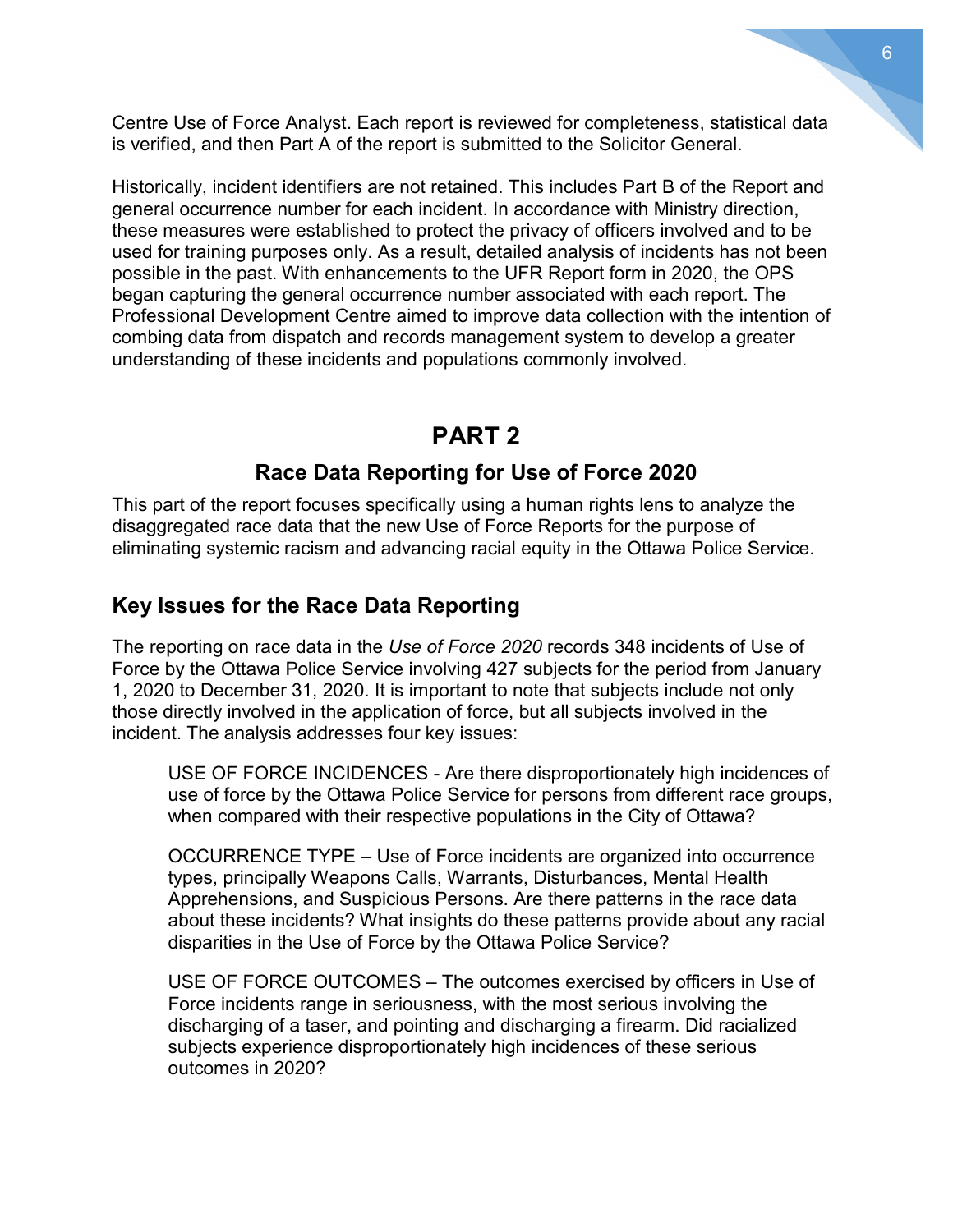TRIGGERS FOR USE OF FORCE INCIDENTS – Use of Force incidents by police are often associated with two types of triggers, the subject possessing a weapon or the subject's aggressive behaviour during the incident. Are there patterns in the data set on these two types of triggers? What does the data indicate about the race of subjects possessing a weapon or engaging in aggressive behaviour?

## **Data Collection and Quality**

The data reported on in this analysis has been extracted from the Use of Force Reports submitted to the Ministry of the Solicitor General of Ontario by the Ottawa Police Service for the period from January 1, 2020 – December 31, 2020. These reports have prescribed data fields, which include for the first time in 2020 a race data field. The race data field follows the Anti-Racism Data Standard established in the regulations of *The Anti-Racism Act, 2017*. The race data field for subjects in Use of Force incidents sets out the following racial categories, based on the perception of the officer completing the Use of Force Report:

| Perceived Race by the<br><b>OPS Officer</b> |  |  |  |  |  |
|---------------------------------------------|--|--|--|--|--|
| <b>Black</b>                                |  |  |  |  |  |
| Fast/Southeast Asian                        |  |  |  |  |  |
| Indigenous                                  |  |  |  |  |  |
| Middle Eastern                              |  |  |  |  |  |
| White                                       |  |  |  |  |  |
| Other Racialized<br>Minorities              |  |  |  |  |  |

**Table 1: Race Data Field for Use of Force Analysis**

The reliance on officer perception of race is consistent with other major race data collection initiatives by the Ottawa Police Service including The Traffic Stops Race Data Collection (TSRDC) project.

The process for ensuring data quality is provided by the Ottawa Police Service staff, as part of their compliance measures with regard to reporting to the Ministry of the Solicitor General. The information is then monitored by the Ministry of the Solicitor General (Ontario's Anti-Racism Data Standards) to ensure consistent and effective practices are in place. The data allows for evidence-based decision making and helps ensure public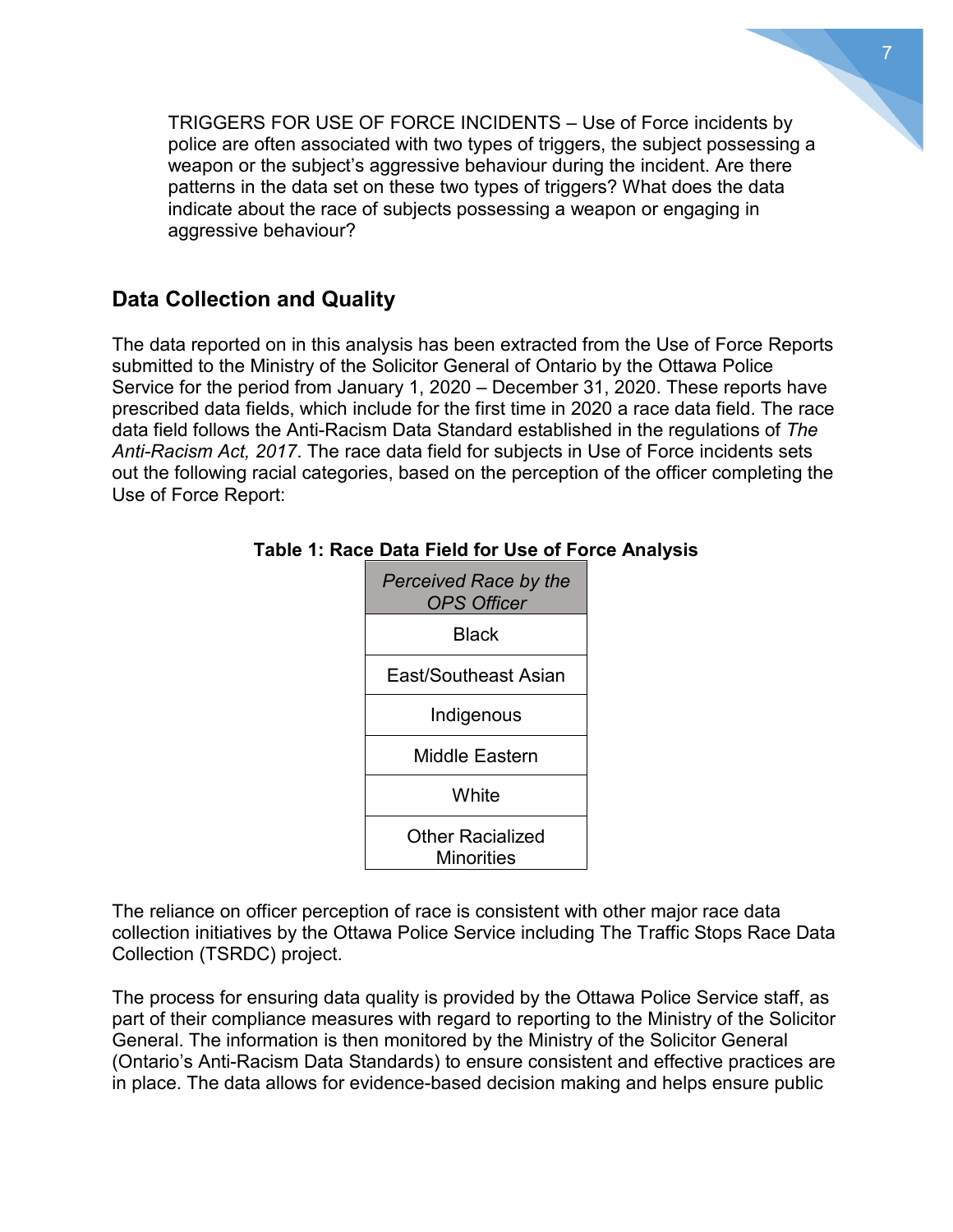accountability. The goal is to use the data to help address systemic racism and promote racial equality.

There are three important related limitations on the findings reported below. The first limitation is the recognition that collected race data for subjects of Use of Force incidents is new for officers who must complete the reports. The second limitation is that because the requirement for the OPS to collect disaggregated race data for Use of Force Reports only began in 2020, comparisons to the findings from previous years is unavailable. The third limitation is the limited data fields required for the Use of Force Reports.

## **General Findings on Racial Disproportionalities in Use of Force Incidents**

The findings are focused on a twelve-month period when race data collection was being introduced into UFR Reports. There were 348 UFR incidents reported involving 427 subjects. Table 2 provides the perceived race of those 427 subjects and portion of the total subjects involved in UFR incidents.

| Perceived Race by the<br><b>OPS Officer</b>  | Use of Force Subjects | <b>Percentage of Total</b><br><b>Subjects</b> |
|----------------------------------------------|-----------------------|-----------------------------------------------|
| <b>Black</b>                                 | 118                   | 27.6%                                         |
| East/Southeast Asian                         | 12                    | 2.8%                                          |
| Indigenous                                   | 18                    | 4.2%                                          |
| <b>Middle Eastern</b>                        | 50                    | 11.7%                                         |
| White                                        | 223                   | 52.3%                                         |
| <b>Other Racialized</b><br><b>Minorities</b> | 6                     | 1.4%                                          |
| Total                                        | 427                   | 100%                                          |

#### **Table 2: Perceived Race of Use of Force Subjects, 2020**

An important broad objective of this analysis is the determination of whether there are any disproportionately high incidences of racialized subjects in UFR Incidents involving the Ottawa Police Service during 2020.

The benchmark for measuring disproportionately high incidences is the general population of Ottawa segmented by race. The benchmark used in this analysis is provided by the Statistic Canada Data Centre using their micro-data from the 2016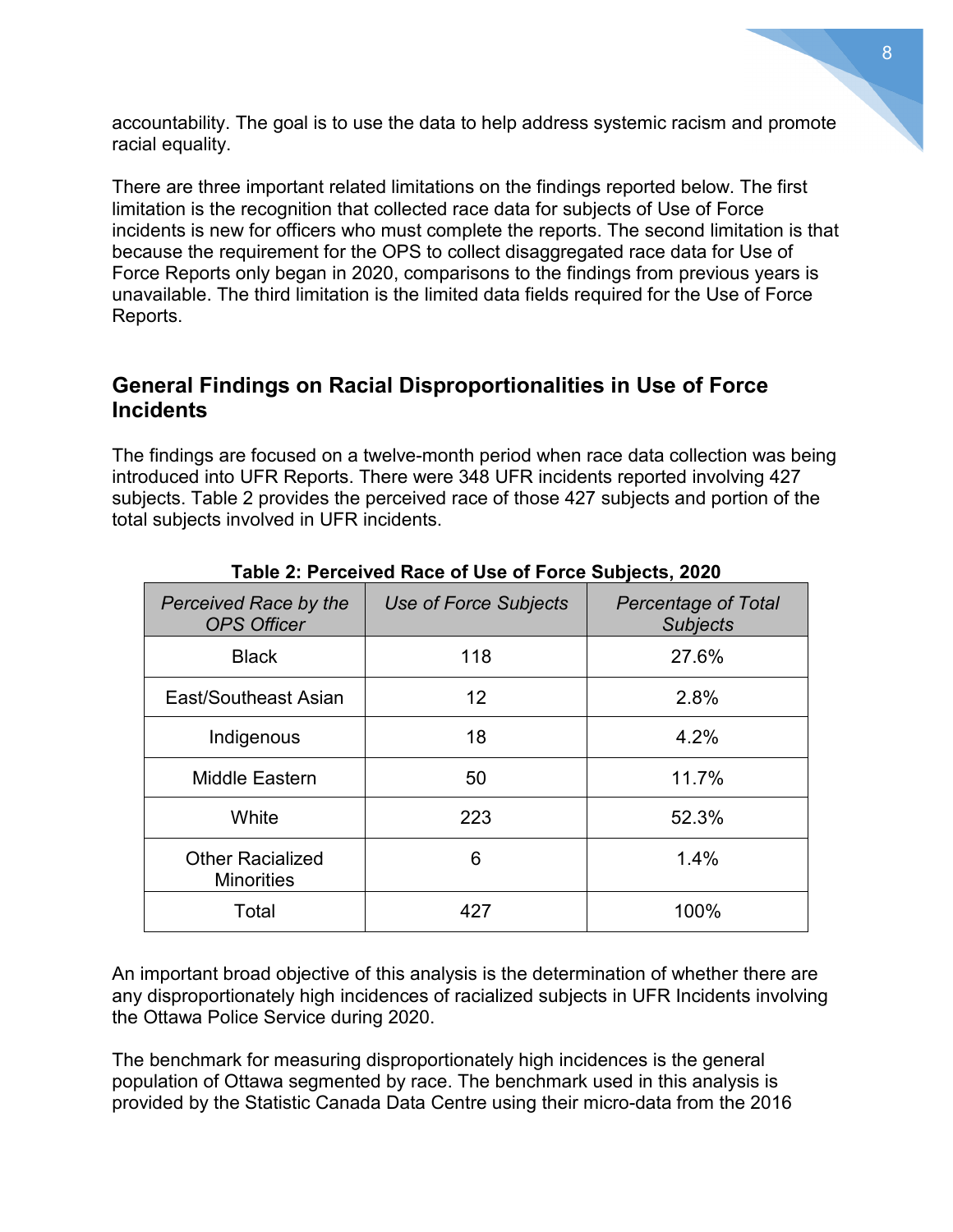Census, which can be found in Table 3. When race groups are described as having "disproportionately high incidences in Use of Force" (above a ratio of 1.2 times), this means they are over-represented in UFR incidents when the share of subjects is greater than their shares in the population segments. A ratio of 1.0 times in the proportionality of incidences in Use of Force for a race group means the group's proportion of subjects in UFR incidents corresponds to its proportion in the general population.

| <b>Race Groups</b>                           | <b>Resident</b><br><b>Populations</b> | Use of<br><b>Force</b><br><b>Subjects</b> | <b>Ratio of Share</b><br>of Subjects to<br><b>Share of</b><br><b>Population (1</b><br>$+ x-y/y$ |
|----------------------------------------------|---------------------------------------|-------------------------------------------|-------------------------------------------------------------------------------------------------|
| <b>Black</b>                                 | 5.725%                                | 27.6%                                     | 4.8 times                                                                                       |
| E./S./S.E. Asian                             | 11.6%                                 | 2.8%                                      | 0.2 times                                                                                       |
| Indigenous                                   | $2.36\%$ *                            | 4.2%                                      | 1.8 times                                                                                       |
| <b>Middle Eastern</b>                        | 4.91%                                 | 11.7%                                     | 2.4 times                                                                                       |
| White                                        | 73.24%                                | 52.3%                                     | 0.7 times                                                                                       |
| <b>Other Racialized</b><br><b>Minorities</b> | 2.17%                                 | 1.4%                                      | 0.6 times                                                                                       |

#### **TABLE 3: Proportions of Resident Populations, by Race, in Ottawa, based on the 2016 Census, in comparison to Use of Force Subjects, 2020**

*\* Note that the accuracy of the 2016 Census data for Ottawa's indigenous population has been disputed and that the Census data is said to under-report the size of the indigenous population in the city.*

Table 3 shows that there are disproportionately high incidences in Use of Force involving Black, Middle Eastern, and Indigenous subjects for the Ottawa Police Service in 2020. Given the significant number of Black and Middle Eastern subjects in the data set, the disproportionalities for those two groups are especially notable.

- Individuals who were perceived by officers to be Black had force used against them 4.8 times more than what you would expect based on their segment of the population.
- Individuals who were perceived by officers to be Middle Eastern had force used against them 2.4 times more than what you would expect based on their segment of the population.
- Individuals who were perceived by officers to be White had force used against them at a rate significantly less than equivalent to their segment of the population.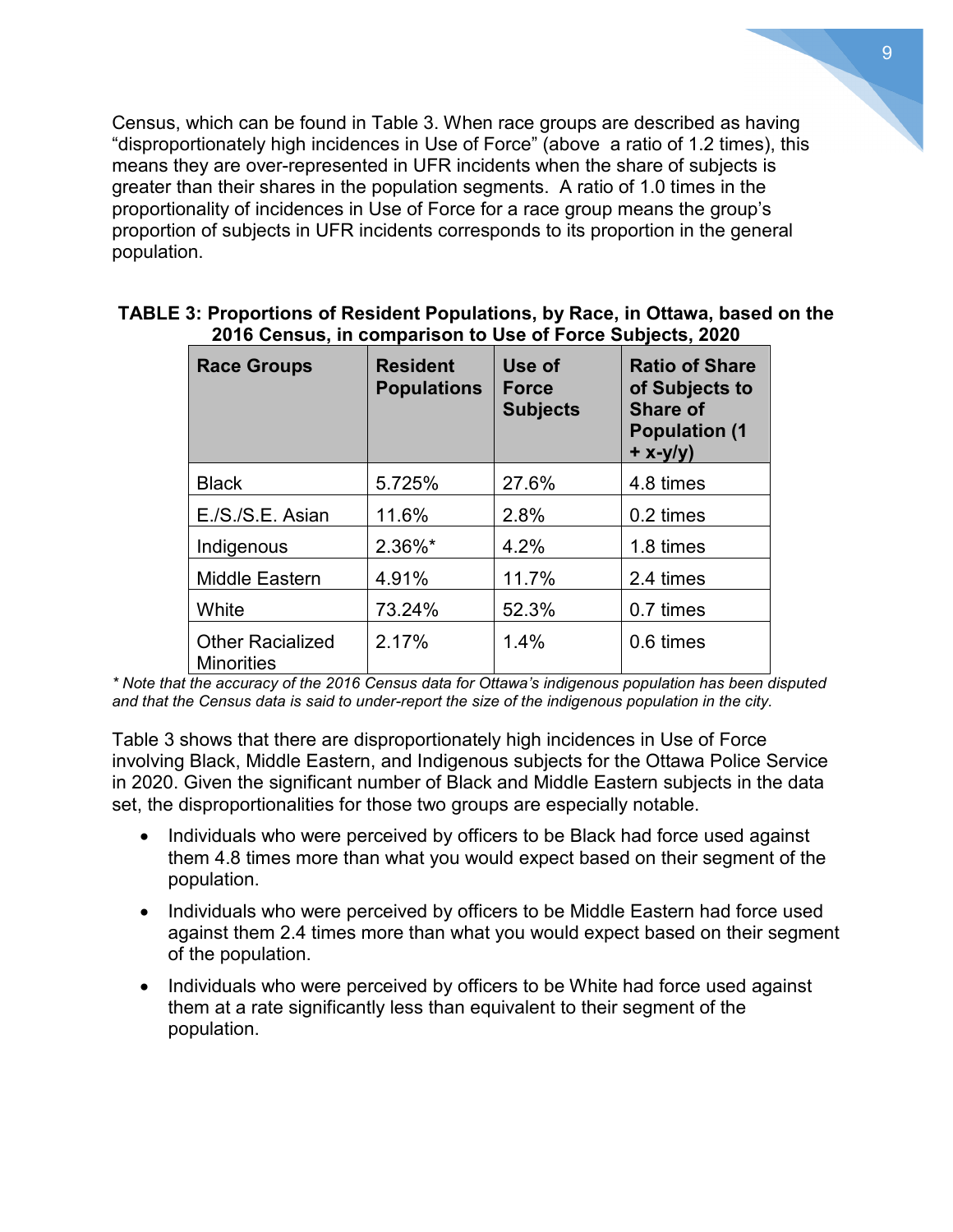## **Race Data Pertaining to Incident Types**

UFR incidents are organized by the OPS into occurrence types, principally Weapons Calls, Warrants, Disturbances, Mental Health Apprehensions, and Suspicious Persons. The nature of these occurrence types are often associated with UFR incidents. For example, weapons calls may be perceived as more likely to lead to UFR incidents. Other occurrence types such as Warrant, Disturbance Calls, Suspicious Persons, and Mental Health Apprehensions may have similar associations.

The data set allows for analysis comparing the race of subjects involved in particular occurrence types by the Ottawa Police Service in 2020. The focus here is on race groups where there are disproportionately high incidences of Use of Force.

| Race of<br>Subject | Total<br><b>Subjects</b><br>of Use<br>of Force | Weapons<br>Calls (95<br>of 348<br>total<br>incidents) | <b>Disturban</b><br>ce Calls<br>(50 of<br>348 total<br>incidents) | . .<br><b>Suspicious</b><br>Persons<br>(13 of 348)<br>total<br>incidents) | <b>Mental</b><br><b>Health</b><br>Apprehen<br>-sions<br>$(40 \text{ of }$<br>348 total<br>incidents) | Warrant<br>(36 of 348)<br>total<br>incidences) | Total<br><b>Subjects</b><br>Involved in<br>these<br>Types of<br><b>Incidences</b> |
|--------------------|------------------------------------------------|-------------------------------------------------------|-------------------------------------------------------------------|---------------------------------------------------------------------------|------------------------------------------------------------------------------------------------------|------------------------------------------------|-----------------------------------------------------------------------------------|
| <b>Black</b>       | 118                                            | 20 (17%)                                              | 5(4%)                                                             | $1(1\%)$                                                                  | 6(5%)                                                                                                | 13 (11%)                                       | 45 (38%)                                                                          |
| White              | 223                                            | 48 (22%)                                              | 19 (9%)                                                           | 2(1%)                                                                     | 13 (6%)                                                                                              | 22 (10%)                                       | 104 (47%)                                                                         |
| Middle<br>Eastern  | 50                                             | 16 (32%)                                              | 8(16%)                                                            | $1(2\%)$                                                                  | 2(4%)                                                                                                | 7(14%)                                         | 34 (68%)                                                                          |
| Indigenous         | 18                                             | 4(22%)                                                | 3(17%)                                                            | $0(0\%)$                                                                  | 2(11%)                                                                                               | 0(0)                                           | $9(50\%)$                                                                         |

#### **TABLE 4: Race of subjects for particular occurrence types as portion of total subjects in group, 2020**

The notable finding in Table 4 is that despite Black subjects have the highest disproportionalities in UFR incidents, they are the least likely to be involved in the types of incidences most often associated with Use of Force.

# **Use of Force Outcomes and Racialized Subjects**

The outcomes exercised by officers in UFR incidents range in seriousness, with serious outcomes including the discharge of a taser, and the pointing of a firearm, and the discharge of a firearm. It is noteworthy that the Ottawa Police Service only discharged firearms 23 times, none of them involving a human subject. (All of them involving an animal.) Are there any patterns in the race of the subject data for these other serious outcomes?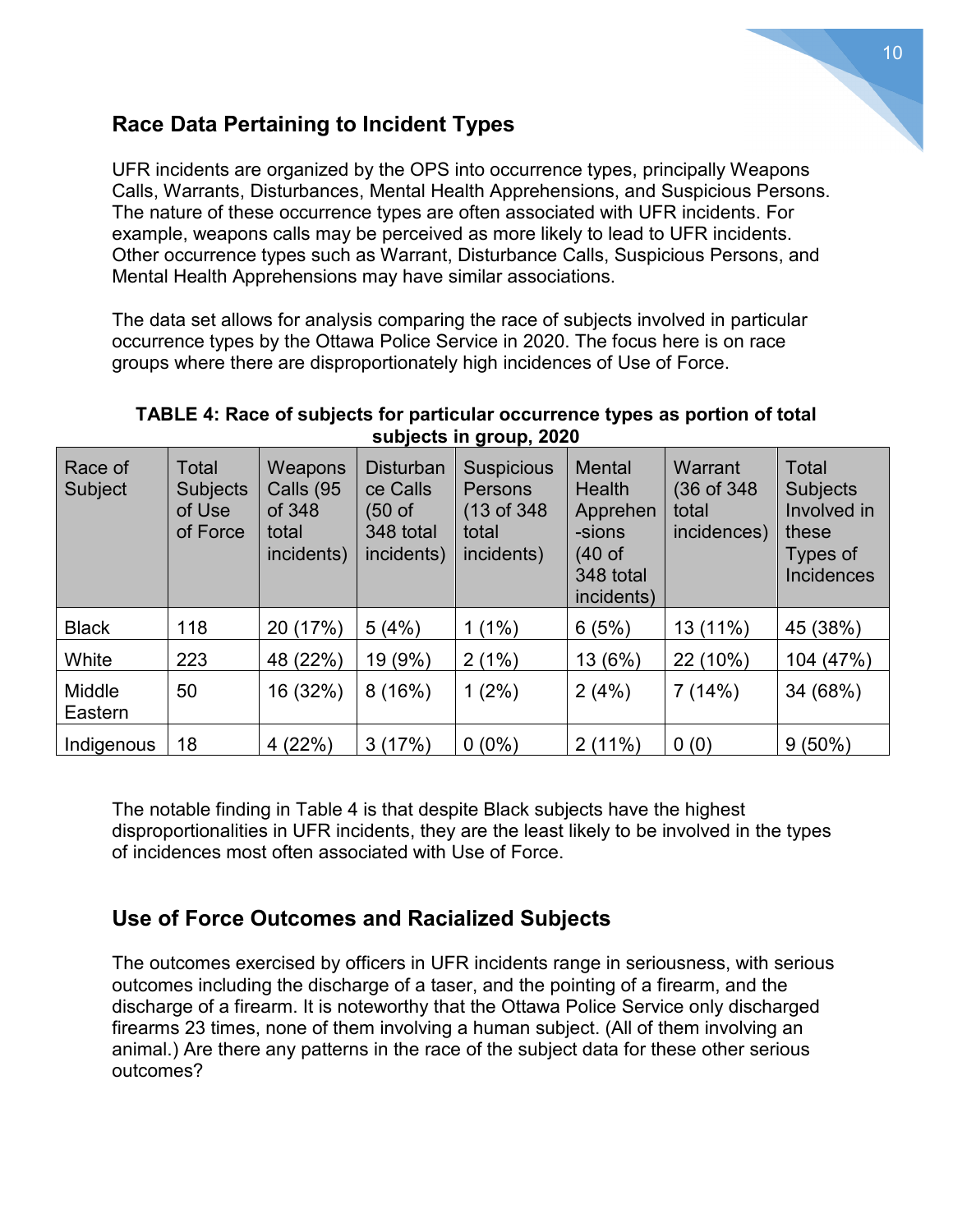| Race of<br>Subject | Subjects of<br>Use of<br>Force | <b>Firearms</b><br><b>Discharged</b><br><b>Incidents</b> | <b>Firearms</b><br>Pointed<br><b>Incidents</b> | Taser<br><b>Discharged</b><br><b>Incidents</b> | Total<br><b>Serious</b><br><b>Outcomes</b> |
|--------------------|--------------------------------|----------------------------------------------------------|------------------------------------------------|------------------------------------------------|--------------------------------------------|
| <b>Black</b>       | 118                            | $0(0\%)$                                                 | 65 (55%)                                       | 16 (14%)                                       | 81 (69%)                                   |
| White              | 223                            | $0(0\%)$                                                 | 104 (47%)                                      | 22 (10%)                                       | 126 (57%)                                  |
| Middle<br>Eastern  | 50                             | $0(0\%)$                                                 | 28 (56%)                                       | 2(4%)                                          | 30 (60%)                                   |
| Indigenous         | 18                             | $0(0\%)$                                                 | 5(28%)                                         | 6(33%)                                         | (61%)                                      |

**Table 5: Race of Subject involved in Serious Outcomes of Use of Force, 2020\***

Black subjects in UFR incidents were the most likely to experience serious outcomes. Indeed, more than two-thirds of Black subjects have firearms pointed at them or be tasered. The likelihood of these outcomes for Black subjects was more than 10 percentage higher than for White subjects.

This finding is notable in part because, as reported in Table 4, Black subjects were the least likely to be involved in the types of incidents that are commonly associated with serious UFR outcomes.

# **Triggers for Use of Force and Racialized Subjects**

Use of Force incidents by police are often associated with two types of triggers, the subject possessing a weapon or the subject's aggressive behaviour during the incident.[15](#page-13-11) The 2020 data set contains data that allows for an analysis and findings on both the possession of a weapon by the subject and the behaviour of the subject during the incident. Are there patterns in the data set on these two types of triggers for the race groups that experienced highly disproportional incidences of Use of Force?

The 348 UFR incidents in 2020 included 93 cases where a subject possessed a weapon. Weapons included firearms, knifes, sharp and blunt instruments, and replica firearm. Table 6 provides the findings on the race of the subjects who possessed weapons.

| Race of Subject | Subjects of Use of | Possessing  |
|-----------------|--------------------|-------------|
|                 | Force              | Weapons (93 |
|                 |                    | incidents)  |
| <b>Black</b>    | 118                | 18 (15%)    |
| White           | 223                | 57 (25%)    |
| Middle Eastern  | 50                 | 10 (20%)    |
| Indigenous      | 18                 | (33%)       |

**Table 6: Subjects possessing weapons based on race, 2020**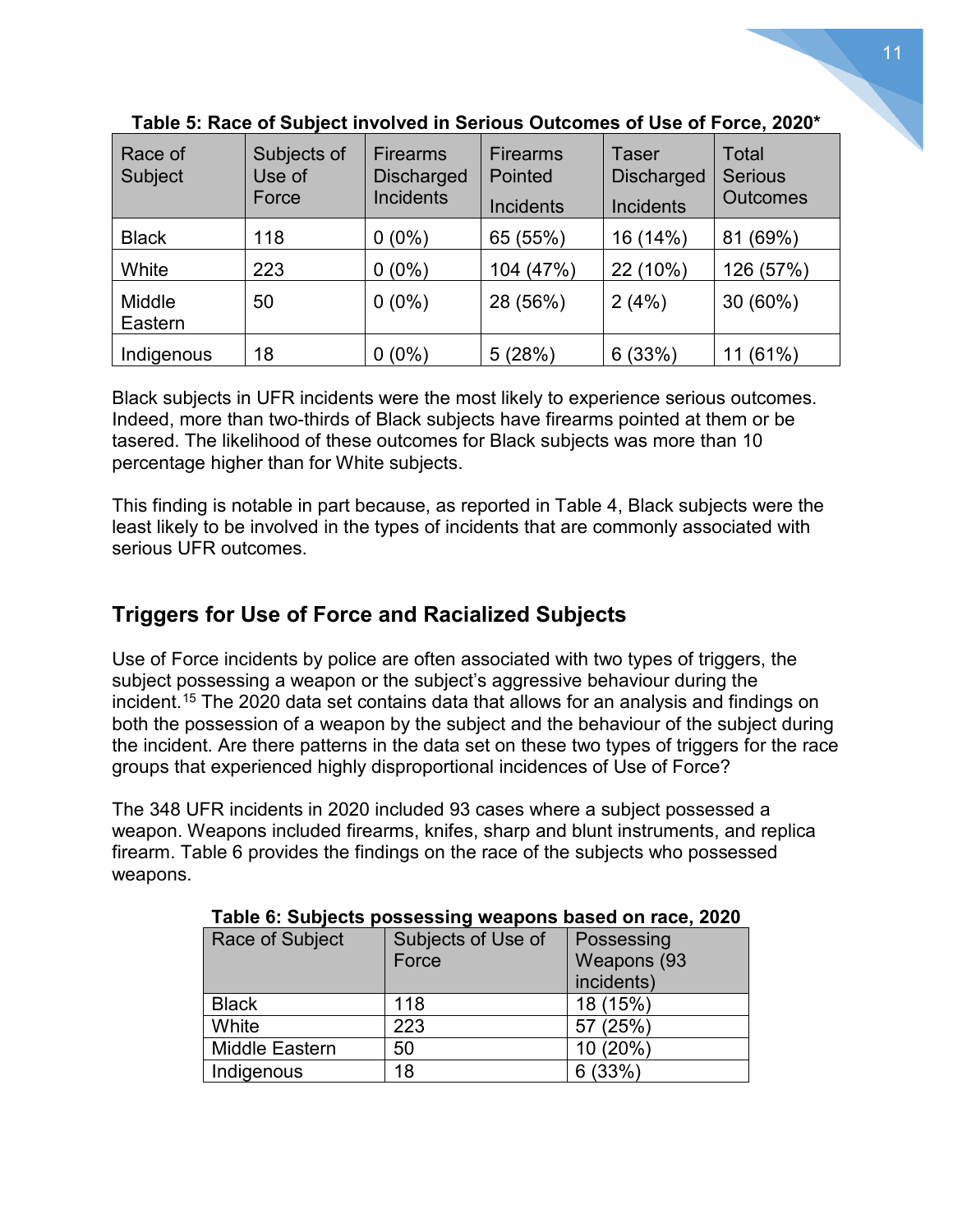The findings reported in Table 6 show that the two groups of racialized subjects most likely to experience a UFR incident in Ottawa are also the two groups least likely to possess weapons.

The OPS data set for UFR incidents also contains data on the behaviours and attitudes of subjects during the incident. The behaviours reported include Active Resistant, Assaultive, Achieving Compliance, Passive Resistant, and Seriously Bodily Harm or Death. Achieving compliance is the idea that Use of Force was exercised to compel the subject to be compliant. What are the findings for the behaviours of racialized subjects?

| Race of<br>Subject | Subjects of<br>Use of<br>Force | Achieving<br>Compliance<br>Incidents (90<br>of 348) | Active<br><b>Resistant</b><br>Incidents (51<br>of 348) | <b>Assaultive</b><br>Incidents (70<br>of 348) | <b>Serious</b><br><b>Bodily</b><br>Harm<br>(91 of<br>348) |
|--------------------|--------------------------------|-----------------------------------------------------|--------------------------------------------------------|-----------------------------------------------|-----------------------------------------------------------|
| <b>Black</b>       | 118                            | 34 (29%)                                            | 12 (10%)                                               | 15 (13%)                                      | 22<br>(19%)                                               |
| White              | 223                            | 53 (24%)                                            | 31 (14%)                                               | 39 (17%)                                      | 51<br>(23%)                                               |
| Middle<br>Eastern  | 50                             | 13 (26%)                                            | 4(8%)                                                  | 10 (20%)                                      | 17<br>(34%)                                               |
| Indigenous         | 18                             | 2(11%)                                              | 2(11%)                                                 | 5(28%)                                        | 6(33%)                                                    |

#### **Table 7: Subject behaviours based on race, 2020**

Like with the patterns that merge from Table 6, Table 7 indicates that achieving compliance by the OPS was directed the most at Black and Middle Eastern subjects who nonetheless experienced the highest levels of disproportionality in experiencing UFR incidents. At the same time, while the behaviour of more than half of White subjects is identified as Active Resistant, Assaultive, or Seriously Bodily Harm or Death, White subjects are less likely than either of these two other race groups to experience serious UFR outcomes.

What do the findings reported in Table 6 and Table 7 indicate overall about the race of subjects possessing a weapon or engaging in aggressive behaviour? It suggests that these factors are unlikely to explain the high disproportionalities reported in Table 3.

# **PART 3**

## **Recommendations for Improvements**

#### **Recommendations for Improvements**

*The Findings of the Use of Force Report 2020* are an important step forward for the Ottawa Police Service on the public reporting and analysis of race data for UFR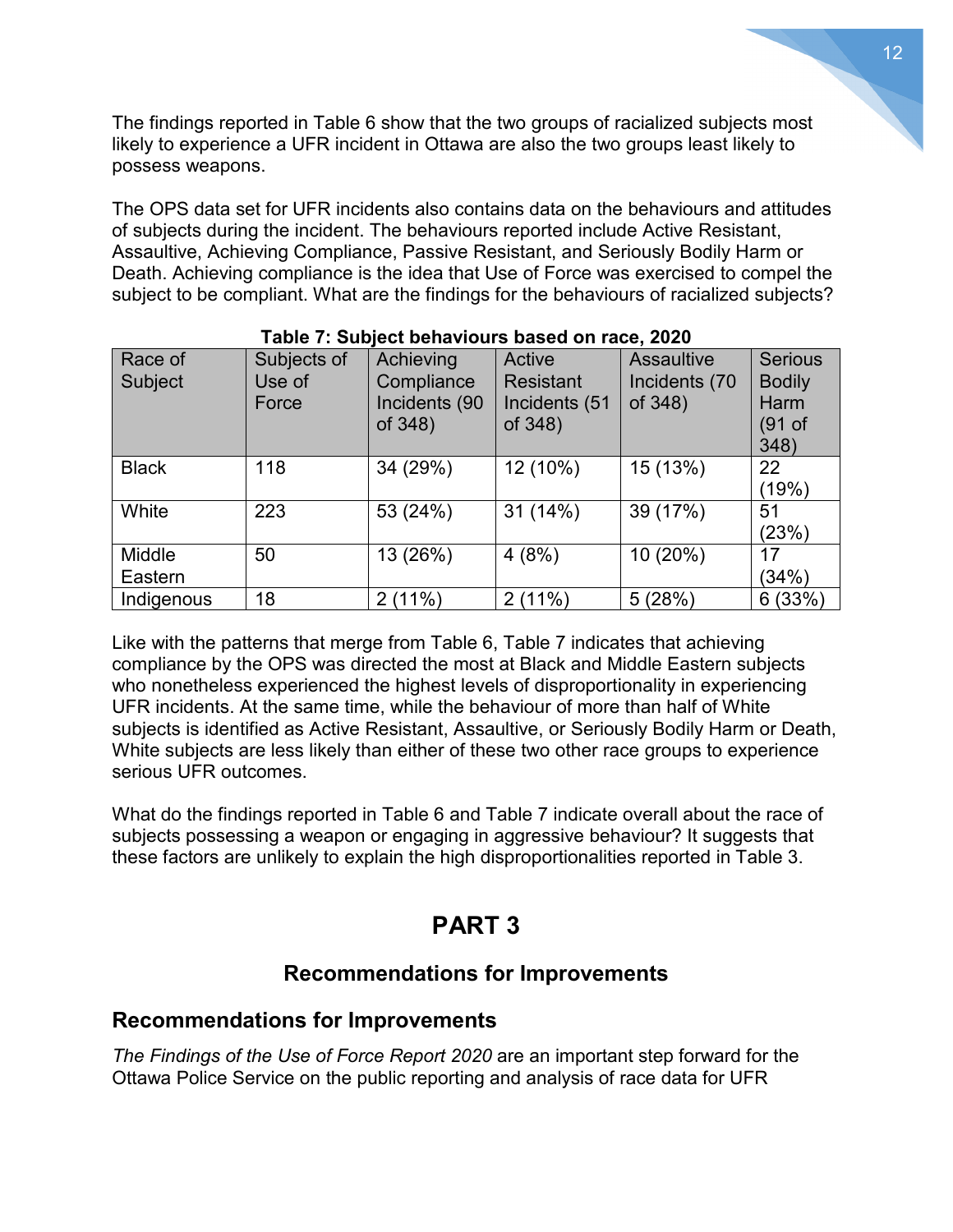incidents. We have collaborated with the Ottawa Police and Community Equity Council to develop these recommendations to strengthen future reporting and action planning.

#### **Improve Race Data Collection, Analysis and Reporting**

- 1. Develop, in partnership with the community, a comprehensive Race Data Collection Strategy which includes:
	- a. Policy directives for a user-friendly, integrated approach that supports the collection of race data (and other demographics and variables) for the full range of OPS–community member interactions.
	- b. Prompt and transparent public reporting by the OPS of race-related findings.
	- c. Collaborative analysis and problem solving to respond to areas needing improvement.
	- d. Performance targets to reduce racial disparities in OPS service responses.
- 2. Increase data type/sources beyond what is required by the Ministry of the Solicitor General to deepen our understanding of UoF incidents.
- 3. Improve the links between UoF data and other OPS databases for reporting and analysis.
- 4. Leverage UoF race data analysis findings to promote equitable and value-based decision-making, policies and practices.

 $\overline{a}$ 

<span id="page-12-0"></span><sup>1</sup> Foster, L., Jacobs, L., Bobby S., & Azmi, S. (Eds). (2018). *Racial Profiling and Human Rights in Canada: The New Legal Landscape*. Toronto: Irwin Law.

<span id="page-12-1"></span><sup>2</sup> Stone, C. and Travis, J. Toward a New Professionalism in Policing. Harvard Kennedy School, New Perspectives in Policing. *National Institute for Justice*. http://www.ojp.usdoj.gov/nij/topics/ lawenforcement/executive-sessions/welcome.htm. 3 Myhill, A. and Beak, K. (2008). "Public confidence in the police." *Research, Analysis and* 

<span id="page-12-2"></span>*Information.* National Policing Improvement Agency. p. 1-42; Nadal, K. L. and Davidoff, K. C.. (2015). "Perceptions of Police Scale (POPS): Measuring attitudes towards law enforcement and beliefs about police bias." *Journal of Psychology and Behavioral Science*. Vol. 3, no. 2. p. 1-9.